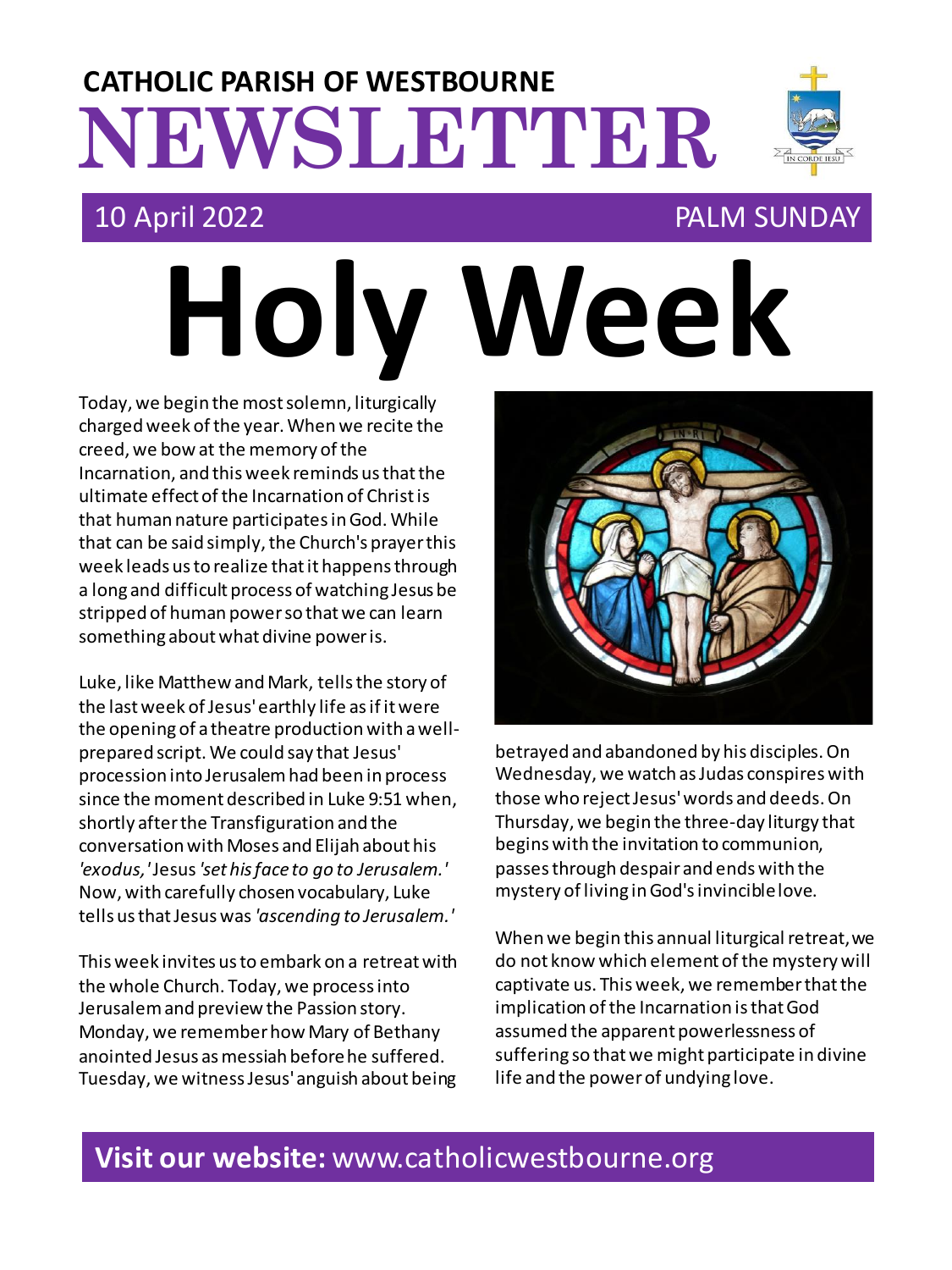### **MASS TIMES**

**Sunday 10 April – PALM SUNDAY** 9.00am and 11.00am

**Tuesday 12 April – HOLY WEEK** 10.00am

**Sunday 11th 9am:** *The Parish* **Wednesday 13 April - HOLY WEEK** 10.00am

**11am** *Tim Mc Cann* **Thursday 14 April – MAUNDY THURSDAY Wednesday 14th** *Repose of the souls of*  7.00pm *Bernard Charles and Elsie May Pratt*

**Saturday 16th** *Rosemarie Schofield RIP* **Friday 15 April – GOOD FRIDAY Sunday 18th 11am** *The Parish*  Solemn Liturgy - 3.00pm

**Saturday 16 April – HOLY SATURDAY** Morning prayer – 11.00am Easter Vigil Mass – 7.00pm

**Sunday 17 April – EASTER SUNDAY** 9.00am and 11.00am

## **OUR PARISH**

**OUR LADY IMMACULATE CHURCH SEAMOOR ROAD, WESTBOURNE, BOURNEMOUTH, BH4 9AE**

**Parish Priest:** Fr Leslie Adams **Telephone:**01202 764027 **Email:** ladams@portsmouthdiocese.org.uk *(Baptism, Marriages, Sick Visits, Funerals and Confessions)*

**Parish Office** *(Wed 9.00am - 12.00pm)* **Parish Administrator – Suzanne Quinn** General enquires andhall bookings **Telephone:**01202 760640 **Email:** oliadmin@portsmouthdiocese.org.uk

**Safeguarding Officer:**Matthew French **Email:** mail@matthewfrench.net

### **SUNDAY MASS READINGS**

**Entrance Antiphon Cf. Jn 12: 1, 12-13; Ps 23: 9-10**

Six days before the Passover, when the Lord came into the city of Jerusalem, the children ran to meet him; in their hands they carried palm branches and with a loud voice cried out:

*Hosanna in the highest! Blessed are you, who have come in your abundant mercy!*

O gates, lift high your heads; grow higher, ancient doors. Let him enter, the king of glory! Who is this king of glory? He, the Lord of hosts, he is the king of glory.

*Hosanna in the highest! Blessed are you, who have come in your abundant mercy!*

### **Gospel Acclamation** - **Phil 2: 8-9**

*Praise to you, O Christ, king of eternal glory! Christ was humbler yet, even to accepting death, death on a cross. But God raised him high and gave him the name which is above all names. Praise to you, O Christ, king of eternal glory!* 

#### **Communion Antiphon**- **Mt 26: 42**

*Father, if this chalice cannot pass without my drinking it, your will be done.* 

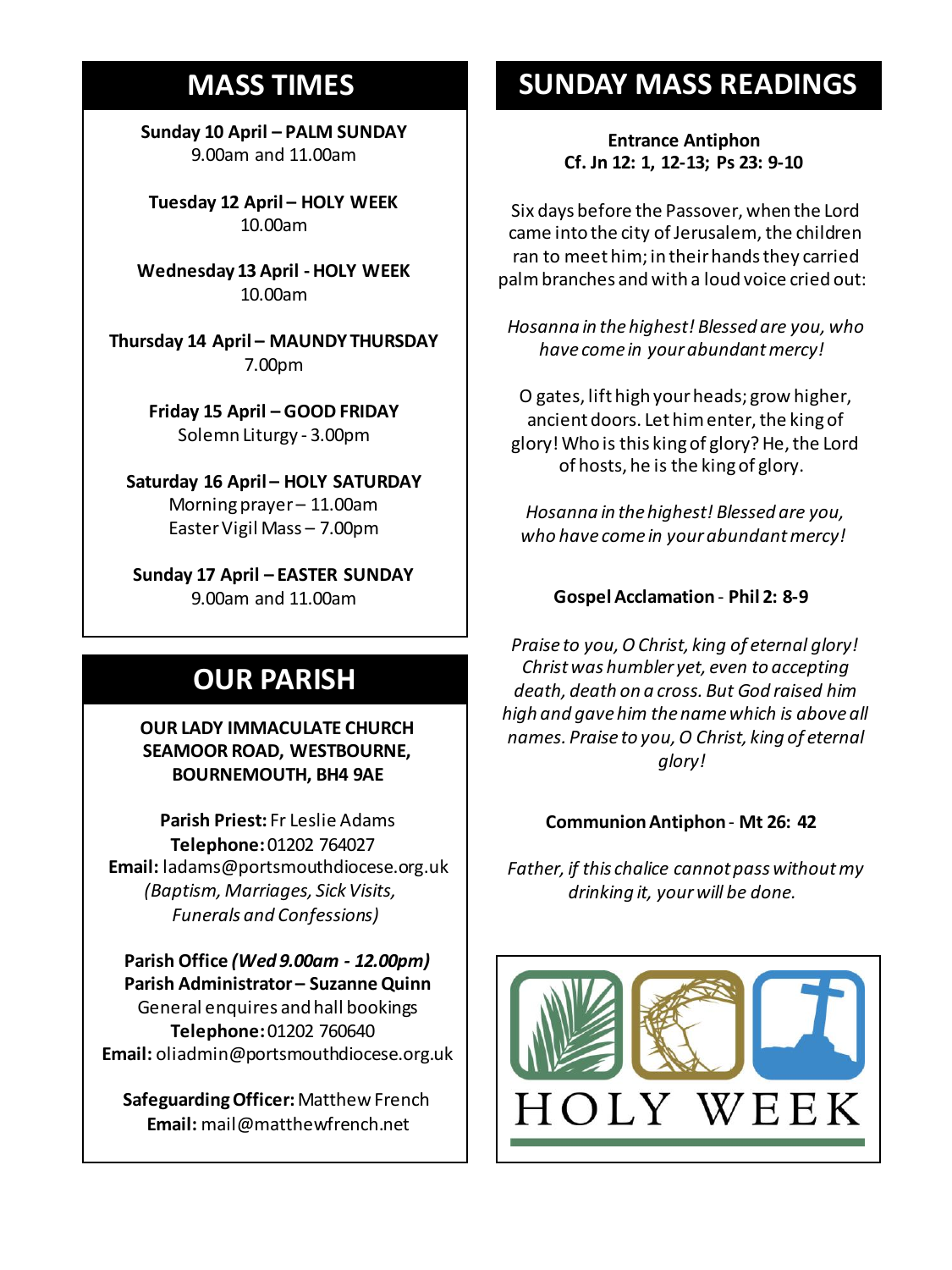### **PARISH NEWS**

**A MESSAGE FROM FATHER LESLIE:** I'd like to thank everybody who has helped us prepare for our Easter celebration. Musicians, florists, readers, ministers, everybody! Yourwitness to the faith is a credit to our parish. I am truly grateful. A happy and holy Easter to you all. God bless.

**EASTER DAY COLLECTION:** The Easter collection supports our parish priest directly, in grateful thanks for his dedication, service and witness throughout the year. If you would like to give a gift to support Father Leslie in his mission and ministry this Easter, please visit this website: https://bit.ly/3JqFeUO

**BLESSING OF OUR EASTER FOOD:** Saturday 16 April at 3.00pm. Do join us if you can.

**EASTER FLOWERS:** There will be a collection today for the flowers that will decorate our church at Easter. Your generosity, as always, is much appreciated.

**YOU ARE INVITED:** We have been invited to the Westbourne Rotary Club Queen's Jubilee street party to be held in Lansdseer Road, Westbourne from 1.00pm to 5.00pm on Sunday 5 June. As numbers are restricted, please speak to Suzanne in the office if you'd like to attend. Full details can be found on the noticeboard.



**MARRIAGE CARE VOLUNTEERS NEEDED:** Could you help Marriage Care in its work? The team are looking for volunteer **Marriage Preparation Facilitators** to help prepare couples for the sacrament of marriage and **Trustees**to join the national board. Find out more about how you could help support couples and families at: www.marriagecare.org.uk or email the team at: volunteer@marriagecare.org.uk

#### **PORTSMOUTH DIOCESAN PILGRIMAGE TO**

**LOURDES:** Bishop Philip Egan will be leading the annual pilgrimage to Lourdes and invites you to join him. It will take place from 18 - 22 July 2022. www.portsmouthdiocese.org.uk/lourdes or email lourdes@portsmouthdiocese.org.uk or phone 07780 221686

**SECOND COLLECTION ON GOOD FRIDAY:** This will be for the Holy Places.

### **OFFERTORY COLLECTION**

You can donate directly into the bank account:

> **PRCDTR Bournemouth Our Lady Immaculate**

**Sort code:** 309304 **Account:** 00875075

**Thank you for your continued support.**

### **PRAYERS PLEASE**

**Please remember all the sick and housebound of our parish especially:**

Teresa Wraith, Win Sheridan, Kathleen Wood, Phillip Rockford, Germain McAulay, Geoffrey Dixon, Joe Bonnici, Marjorie Lee